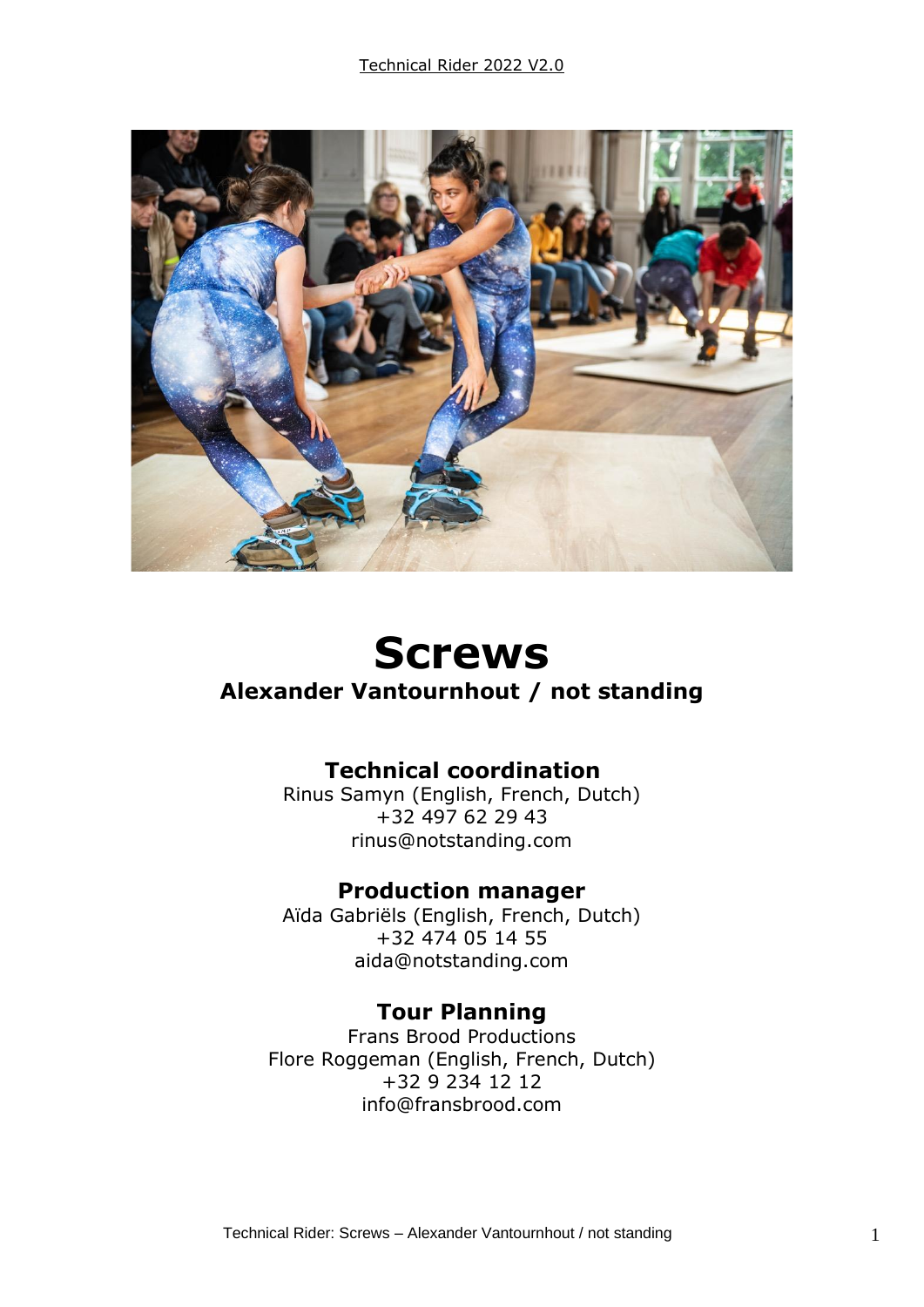# THIS TECHNICAL RIDER IS AN INTEGRAL PART OF THE CONTRACT. ADJUSTEMENTS CAN BE MADE IF REQUIRED DUE TO SPECIFIC FEATURES OF THE VENUE BUT ONLY IN NEGOTIATION WITH THE COMPANY.

## **General info**

The performance will be performed maximum twice a day in an interesting site-specific location, e.g. museum, abandoned factory, sport stadium, massive hall, heritage domain, …

We wish to visit the site in advance.

Depending on the location, the performance will consist of a series of 5 micro performances.

Please send us pictures and a plot with measurements to help us prepare the show.

- **Team on tour**: 5 performers, 1 production manager, 1 technician, 1 tour planner (depending on the tour)
- **Duration of performance**: 60 minutes no intermission The performance can be shown maximum twice a day. Second performance should start 2 hours after the start of the first performance.
- **Build up**: If the first show is in the afternoon, we can build up on the same day.
- **Recommended age**: 12+
- **Audience capacity**: Depending on the space, max 150 people
- **Technicians of the house**: 2 all-round technicians
- **Technicians of the house during performance**: 1 all-round technician
- **2 persons of the theater/festival are needed to help guiding the audience.**

The company requests that current technical documentation for the proposed venue is emailed to the technical coordinator as soon as possible.

- a. Architectural drawings
- b. Pictures of venue
- c. Regulations (noise levels, fire codes, curfews etc.)

Load in/out and set up crew:

- 2 all-round technicians
- These persons should be familiar with basic knowledge of technical equipment and the specific venue.
- We'll start in the morning setting up at 9am. Confirmed by email.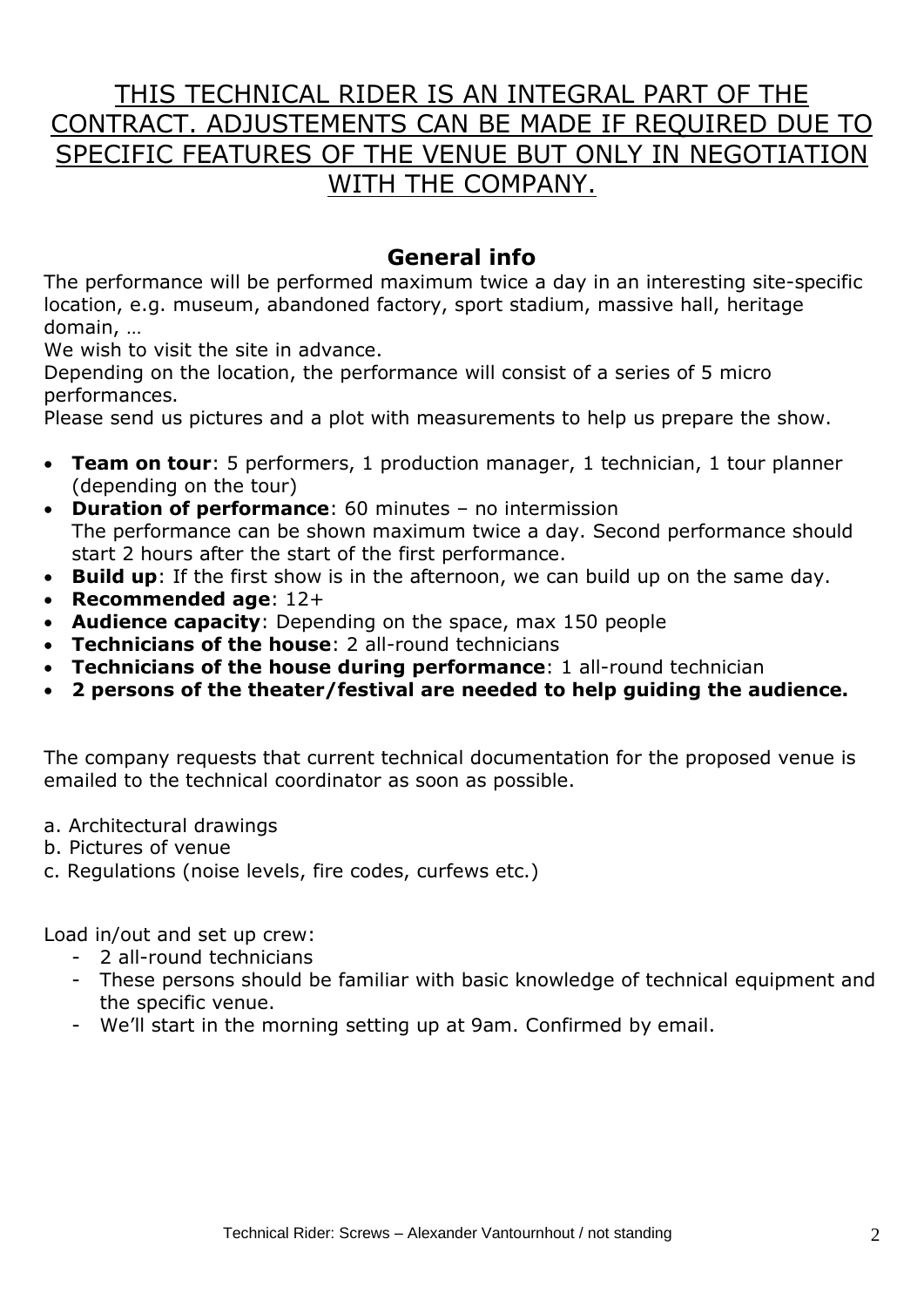#### **1. Regular performance** *Transport by car, when the show flies see different rider*

This show exists of a trail through 5 micro performances. All of those micro performances need technical support. The name and order of those are; **1) Snake legs**, **2) Bats**, **3) Bowling ball**, **4) Ice Shoes** and **5) Tensegrity**.

## **a. Staging, electricity, lights, sound and rigging**

It is important that your location manager has access to every light switch and the fuse box on site. We will use the standard lights present at the venue, in addition we'll add our specific lights.

All performances require absolute silence. We can't have other people passing through the spaces during the performance.

#### **Theatre provides**

- The needed amount of power outlets for every micro performance.
- Enough power and xlr cables. And electric plugging boxes.
- When we perform after nightfall, the venue should consider sufficient general house lights and lights for pathways between the different spaces.
- Rigging material and rigging points for lights in Snake legs and Ice Shoes.
- Sound system if the location requires a bigger setup than ours. To be discussed.
- 15 foldable light weight chairs for spectators who have difficulties standing up for longer periods.
- 40 benches for audience.

#### **Company provides**

- The specific lights for the micro performances.
- The specific scenery for the micro performances.
- A quality stereo sound system for two of the micro performances. To be discussed.
- Macbook Pro with Olab software.
- Soundcard with xlr stereo on aux.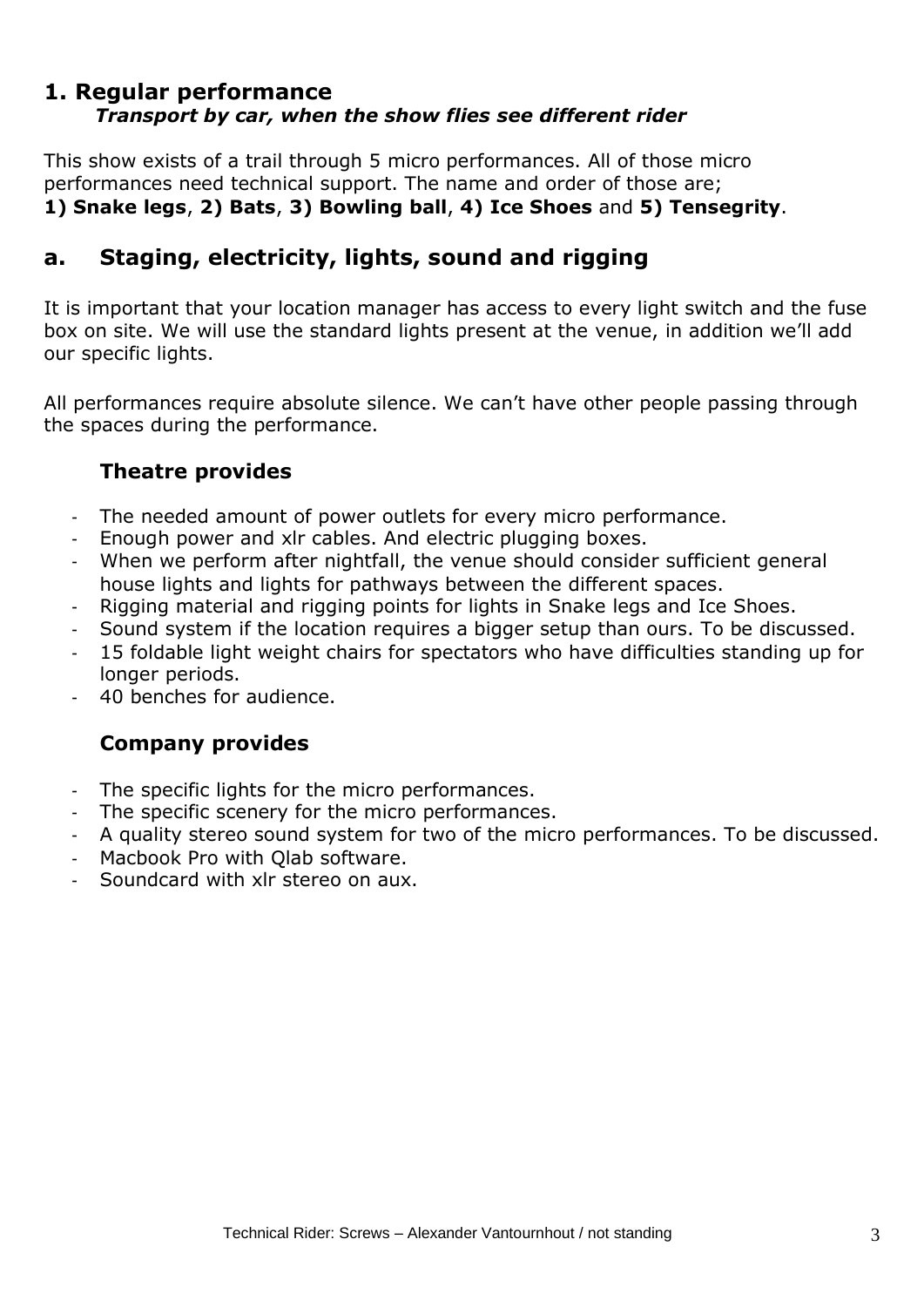#### **1) Snake legs**

Minimum 15m x 9m. Audience in circular setting.

1 street light with 2 rigging points needs to be rigged in the centre of this space at 4m height. Weight of the light is 15kg. This light needs a power connection.

## **2) Bats**

Minimum 12m x 12m. Audience in bifrontal setting.

For this performance we'll bring a self-standing apparatus of 3m80 height.

2 traffic lights will be placed on the ground. These need to be connected to a power outlet.





#### **3) Bowling ball**

Minimum 14m x 14m. Audience in semi- or circular setting.

Hard, flat and solid floor. Audience in circular setting. 1 power cable stage right (400W) and 1 power cable stage left (800W). We'll need power and xlr cables to connect our sound system in this location.

#### **4) Ice shoes**

Minimum 14m x 8m. Audience in bifrontal setting (wooden plates provided by company)

2 fluorescent lights with each 2 rigging points need to be rigged above the performing area on 2,5m height. Weight of the light are 15kg each. 4 fluorescent lights are placed on the ground. These 6 lights need to be powered.



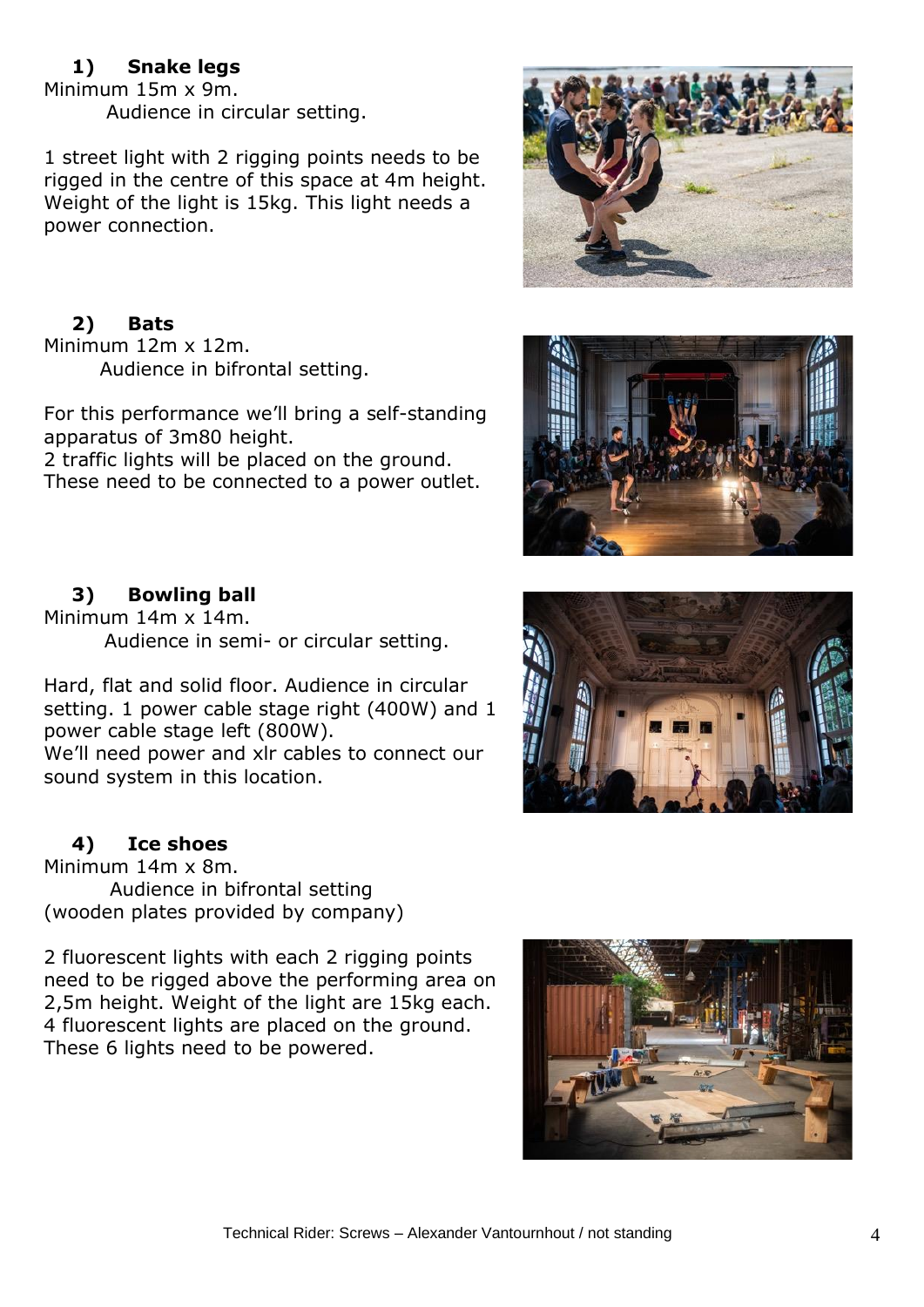## **5) Tensegrity**

Minimum 14m x 14m. Audience in semi- or circular setting.

1 power cable stage right (400W), 1 power cable center stage (400W) and 1 power cable stage left (400W).

We'll need power and xlr cables to connect our sound system in this location.



## **2. Other**

## **2.1 Dressing room**

- 1 clean dressing room for 5 artists with clearly lit mirrors.

- At least 5 chairs and 1 clothing rack.
- Shower with hot and cold water and fresh towels.
- Bottles of drinking water, fruits and nuts.
- Iron and ironing board.
- Please provide some cold packs nearby in case of emergency.

- Please provide contact of a doctor/physiotherapist that is stand-by during the time of our visit to your theatre/festival.

## **2.2 Costumes**

In case of multiple performances, we ask 1 person to handle the costumes.

His/her responsibility is doing the washing after the shows (depending on the planning, please contact us).

#### **30° wash machine only, no tumble-dry, calculate some time for drying of clothes.**

We take the dirty laundry with us after the last performance. Please contact us for details.

# **2.3 Food**

Lunch and dinner for max 7 people OR per diems according to the official rate. Our production manager will contact you with further details. [aida@notstanding.com](mailto:aida@notstanding.com)

## **3. Transport**

#### **Belgium or close by**

Please provide 2 parking spots for two vans. 2 x Volkswagen Transporter long – 197cm height, 6m length: 1-FQX-696 (white VW van, 3seats) 1-TSW-323 (blue VW van, 6 seats)